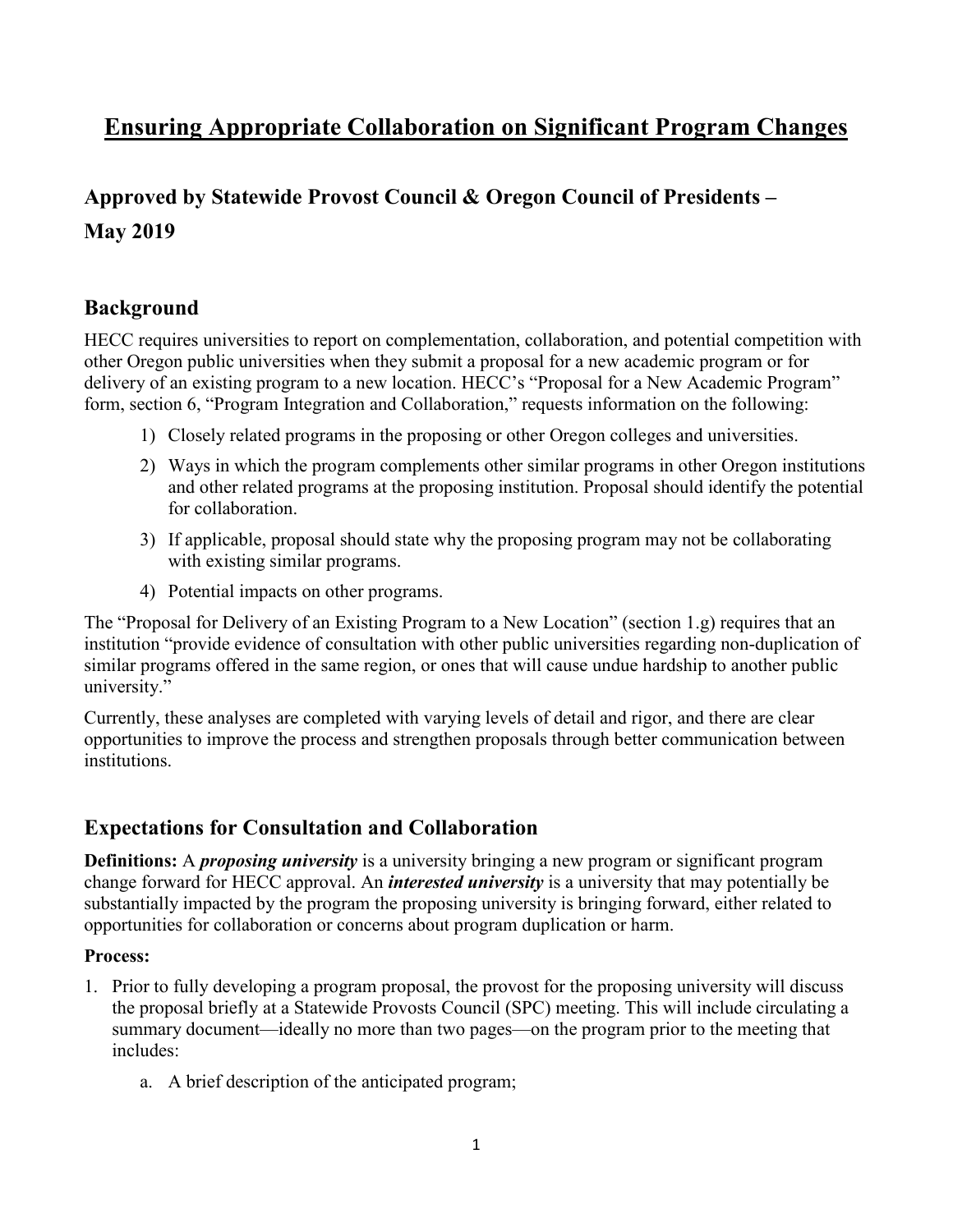- b. Program location and modality (face to face, online, and/or hybrid);
- c. Anticipated start date;
- d. Anticipated enrollment, at launch and goals for 5 and 10 years out;
- e. An abbreviated description of how the program contributes to addressing statewide needs and goals and aligns with the university's mission and strategic plan.
- 2. Any provost from an interested university has fifteen (15) working days to provide the names and contact information of individuals at their institution who they request the proposing university engage<sup>[1](#page-1-0)</sup>. Ideally, provosts will appoint one contact person from their institution to coordinate their campus stakeholder feedback on the proposal. Provosts should be diligent in selecting contacts, keeping the numbers small and restricted to those who have significant relevant expertise. Work on the proposal by the proposing university may progress while awaiting contact information from any interested universities, up to the point of institutional approval of the program.
- 3. A draft of the summary document, including a list of any interested university(s), will be provided to the HECC as early notice, and for informational purposes only, that a program is being planned at a university and will eventually require consideration by HECC commissioners, after SPC has offered its advisory vote for consideration by the commissioners. No action is needed on the part of HECC at this step. This step does not apply to hybrid programs that do not rise to the 51%/49% threshold discussed in item #4(f) below.
- 4. Prior to the proposing university finalizing program approval processes, the proposing and interested universities will engage in a "good faith effort" to address any concerns and fairly evaluate any mutually beneficial collaboration opportunities. A "good faith effort" is characterized by the following:
	- a. In all discussions, the broad interests of Oregon higher education learners and utilization of state resources are paramount;
	- b. Parties bring sound evidence to the discussions, e.g., the proposing university should demonstrate how a new program will address a currently unmet statewide need, while an interested university should provide evidence of program duplication that would not serve the goal of best utilizing state resources to meet the needs of Oregon learners;
	- c. All parties recognize and seek to facilitate collaborations that are to the benefit of institutions and improve the capacity of the proposed program, and Oregon public higher education broadly, to serve statewide higher education needs;
	- d. Parties work together at a deliberate pace, and with responsiveness and follow-up. It is expected that the parties will work expeditiously to ensure, to the greatest extent practicable, that the proposing university's program can still begin at their desired start date<sup>[2](#page-1-1)</sup>;

<span id="page-1-0"></span> $<sup>1</sup>$  In many cases, faculty and deans at a proposing institution may reach out to their counterparts at other Oregon public</sup> universities for letters of support or to discuss possible collaborations. While consultation directly among faculty and deans is valuable and encouraged, it is recognized that only letters of support or flagged areas of concern that come directly from the provost constitute the institutional perspective for a new program (i.e., a letter of support from faculty may be recognized as disciplinary support for a new program but should not be recognized as institutional support as the provost may have additional concerns regarding, for example, program duplication).

<span id="page-1-1"></span> $<sup>2</sup>$  The SPC has conducted an analysis and determined that a program can likely be approved through their statewide process</sup> in four to six weeks if there is an identified, expedited need.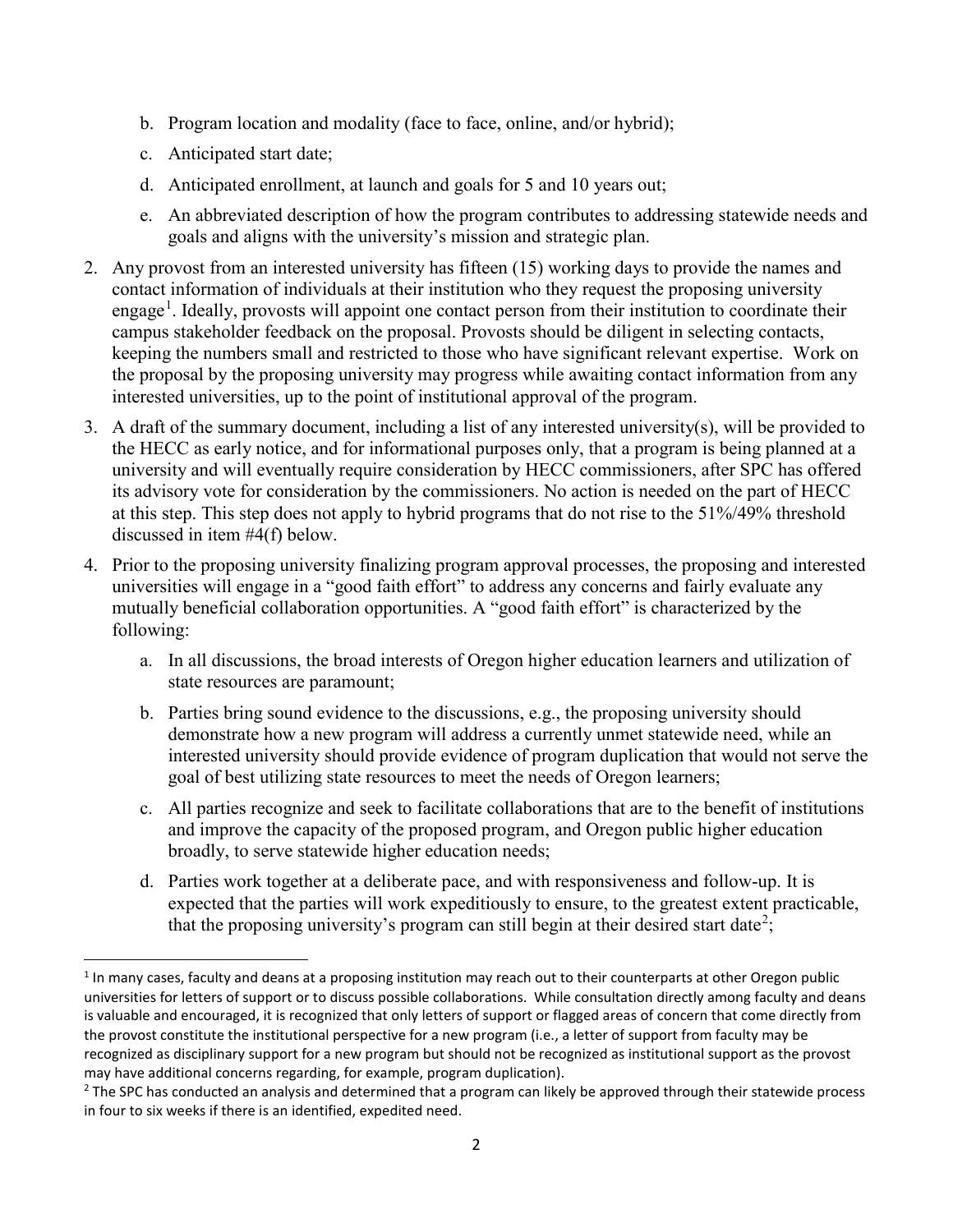- e. Prior to the proposing university submitting materials to SPC/HECC for approval, any provost who indicated a desire to collaborate or has expressed concerns about a program is provided opportunity to offer input on proposal sections pertaining to collaboration and duplication.
- f. If a program proposed as hybrid will deliver face-to-face instruction in another university's service area, the proposing university's provost will alert the relevant provost(s) in the service area about such changes and discuss possible impacts on existing face-to-face programs in the region. This applies to both undergraduate (within the major only) and graduate programs, and is regardless if this is a new program or a proposed modality change to an existing program.

Based on guidelines established by the federal Department of Education, NWCCU adheres to a 51%/49% threshold, meaning that if 51% or more of the instruction is provided in an already-approved location or modality, there is no substantive change and no additional approval by NWCCU is required. This same threshold will also be used by SPC and the HECC. In other words, if 51% or more of the face-to-face instruction required to earn the degree is proposed to be delivered in a location more than 40 miles from the site it is currently offered, then HECC would need to officially approve the proposal after receiving a recommendation from SPC.

- 5. Following this good faith effort, the provost from the interested university would:
	- a. Provide written notice that their concerns and/or requests were appropriately addressed, or
	- b. Indicate that their concerns were not addressed to their satisfaction.

If (b), the remaining members of SPC will assess whether the proposing university took adequate steps to address the concerns of the interested university. If that assessment is positive, the proposal will move forward with the support of SPC, informed by a written document provided by the proposing university on the steps taken to work with the other institution(s). If the SPC assessment is negative, the proposing university will undertake continued good faith efforts to address concerns. Any proposing university that believes other identified interested universities are not abiding by the good faith requirement to work expeditiously may bring a request to the SPC chair to have the program added to an upcoming SPC meeting. If the program is added to the SPC meeting as a discussion item only, with no vote, materials for the program do not need to be circulated according to the three week rule (discussed below in Timeline Summary, step # 7).

While SPC agrees that it is ideal to work diligently toward a unanimous vote, if full consensus is not achieved by SPC, a proposal may be approved with a simple majority of the provosts.

6. Nothing in this document precludes universities from presenting their individual position to the HECC.

### **Timeline Summary**

1. Proposing University: Submit a brief summary document to SPC (through the staff at the Oregon Council of Presidents) no later than one week prior to the meeting at which it will be discussed. This must be done prior to proposed program being fully developed. This will include the elements listed in process step #1 above.